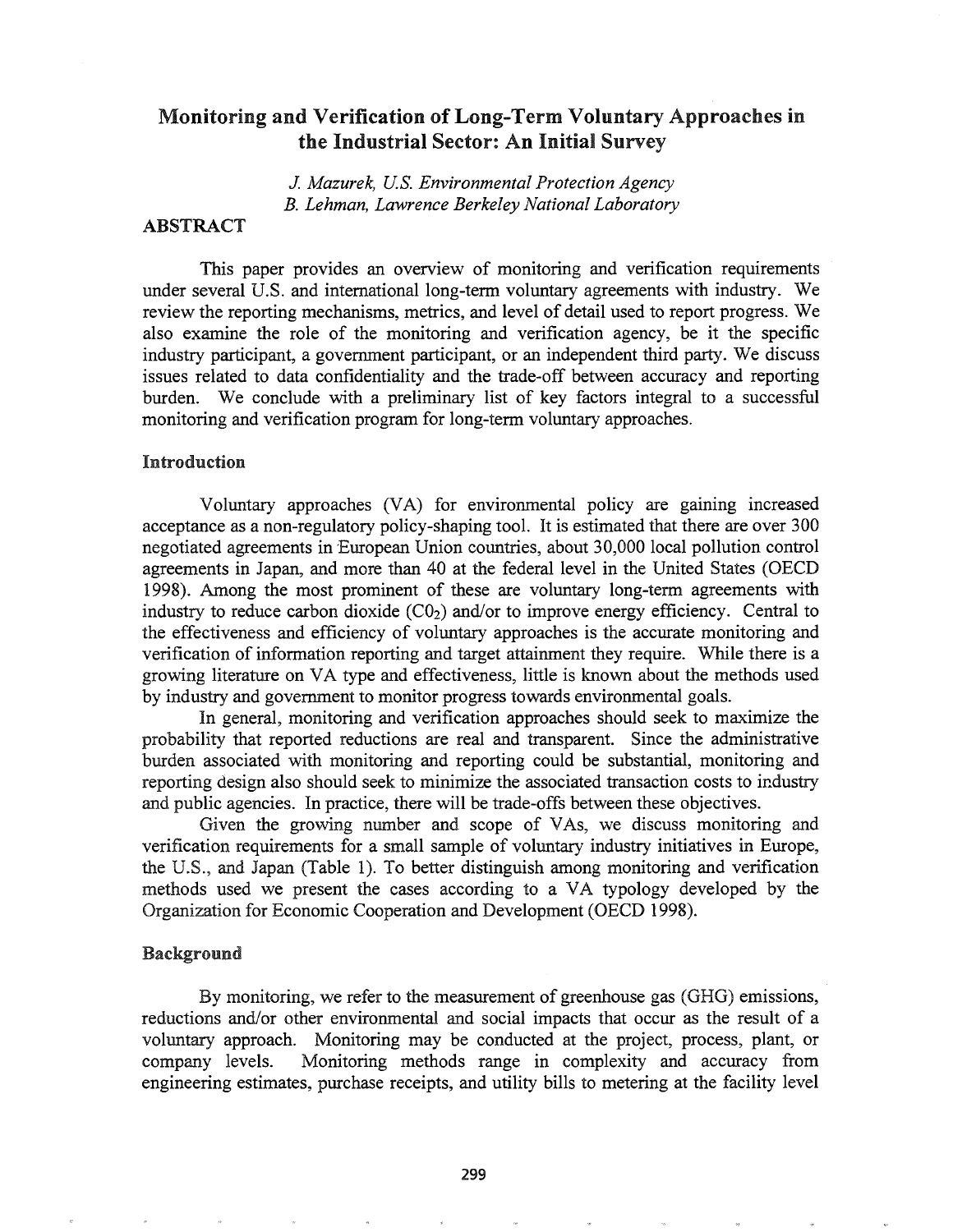or sub-metering at the project level. Whereas some VAs require the monitoring and reporting of specific carbon or energy intensity indicators such as total carbon emissions, or energy used per unit of production, others require only a progress report, or an update on projects being carried out. In general, the more ambitious the target, the more exacting the data standards. It is important to note that monitoring does not include the calculation ofGHG reductions nor comparisons with previous baseline measurements. In contrast to monitoring, verification refers to determining whether or not the reported reductions actually occur. Verification may be performed either by government agencies or independent third parties. Independent third parties may include certified agents that conduct on-site audits to utilities that bill voluntary program participants for energy supplied. Thus, verification methods range from government or third party inspection of industry reports such as billing data to on-site inspections.

The expression "voluntary approaches" has been used to describe a variety of arrangements between the public and private sector. We define voluntary approaches as "schemes whereby firms make commitments to improve their environmental performance beyond legal requirements (OECD 1998)." OECD has identified three types of voluntary approaches that are distinguished by the level of public authority involvement in VA development and implementation:

@ Public voluntary programs are initiatives between a public environmental agency and an industry. The public agency invites individual firms who are free to decide whether or not to participate.

<sup>e</sup> Negotiated agreements involve bargaining between a public authority and an industry. They frequently are signed at the national level between an industry sector and a public authority though agreements with individual firms also are possible.

@ Unilateral commitments are set by industry without any public authority involvement.

• Each approach tends to have its own specified monitoring and reporting methodology. Within each of the aforementioned categories, the approaches vary in the goals being sought. Some VAs seek to provide self-regulation alternatives to legislation or taxation while others use non-binding approaches to improve public-image or set non-mandatory emissions goals.

Table 1 presents VA monitoring and verification by OECD's VA typology. \iVhereas most long-term agreements for energy efficiency in European Union countries are negotiated between industry and public agencies, VAs in the United States are generally public voluntary programs between public authorities and individual companies. VA's in the Netherlands and Denmark have the most comprehensive monitoring and verification requirements. For example, Dutch firms typically use metering to monitor performance. The data are verified by a public agency on the basis of spot checks of reported figures as opposed to on-site inspections. The basis for voluntary agreements in Denmark is an audit. Firms report annually on audit reports. In 1997, the Danish government made independent third-party verification of audit reports mandatory. In contrast, industry-initiated voluntary approaches in Japan and Germany have the least extensive monitoring and verification requirements.. Monitoring methods among German finns are poorly understood. Methods likely range from metering to engineering estimates. Reporting coverage is poor.. It is likely that some German firms fail to report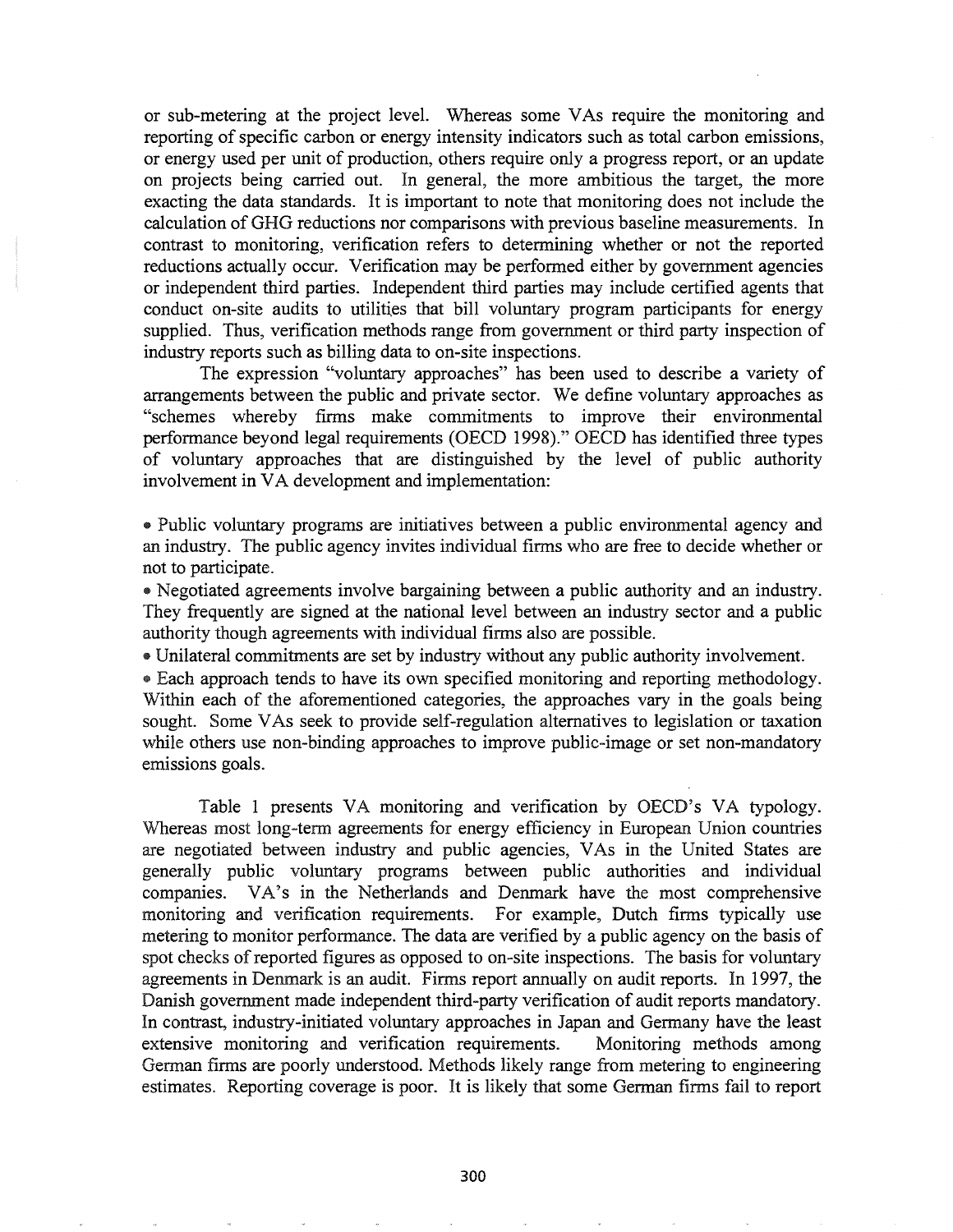at all. However, the German monitoring data are verified by an independent third party whereas Japanese firms may opt to have government review monitoring reports as a way to improve the credibility of the reported data.

| Country                    | <b>Actors</b>                                                          | <b>Target</b>                                                             | <b>Legally</b>            | Base/                           | <b>Monitor</b>              | Verify                                   |
|----------------------------|------------------------------------------------------------------------|---------------------------------------------------------------------------|---------------------------|---------------------------------|-----------------------------|------------------------------------------|
|                            |                                                                        |                                                                           | <b>Binding</b>            | Completion                      |                             |                                          |
| Negotiated                 |                                                                        |                                                                           |                           |                                 |                             |                                          |
| Netherlands                | Minister<br>of<br>Economic<br>Affairs,<br>Industry<br>Groups           | 20% increase<br>in energy<br>efficiency                                   | $\overline{\mathrm{Yes}}$ | 1989/2000                       | Firms                       | <b>NOVEM</b>                             |
| Germany                    | Industry                                                               | 20%<br>decrease in<br>specific<br>energy<br>consumption.                  | No                        | 1990/2005                       | $\overline{\mathrm{Firms}}$ | $\overline{\mathrm{RWI}}$                |
| Sweden                     | $\overline{\text{All}}$<br>businesses<br>$-$ STEM                      | Improved<br>energy<br>Efficiency                                          | $\overline{\text{No}}$    |                                 | Firms                       | None                                     |
| Unilateral                 |                                                                        |                                                                           |                           |                                 |                             |                                          |
| Japan                      | Keidanren<br>$-$ industry                                              | Industry-<br>specific                                                     | $\overline{\text{No}}$    | Industry-<br>specific           | Firms                       | Optional<br>$-MITI$                      |
| Public voluntary           |                                                                        |                                                                           |                           |                                 |                             |                                          |
| Denmark                    | $\overline{\text{DEA}}$ –<br>industry                                  | Improve<br>Energy<br>efficiency                                           | $\overline{\mathrm{Yes}}$ | 3 year<br>agreements            | Firms                       | <b>DEA</b><br>selects<br>Consult-<br>ant |
| $\overline{\mathrm{U.S.}}$ | <b>Energy Star</b><br><b>Buildings</b>                                 | Upgrade<br>90%<br>lighting<br>50%<br>Heating,<br>Ventilation<br>, Cooling | $\overline{\text{No}}$    | Within 7<br>years of<br>signing | Firms                       | Utility<br>bills                         |
| U.S.                       | 1605(b)<br>Monitor<br>$Report -$<br>any<br>organization<br>/individual | Monitor<br>and report                                                     | $\overline{\text{No}}$    | Annual                          | Firms                       | None                                     |

Table I. Monitoring and verification by VA type

Note(s): NOVEM, Netherlands Agency for energy and the environment; RWI, Rhein-Westphalia Institute for Economic Research; STEM, Swedish National Energy Association; DEA, Danish Energy Agency; and MITI, Japanese Ministry of International Trade and Industry.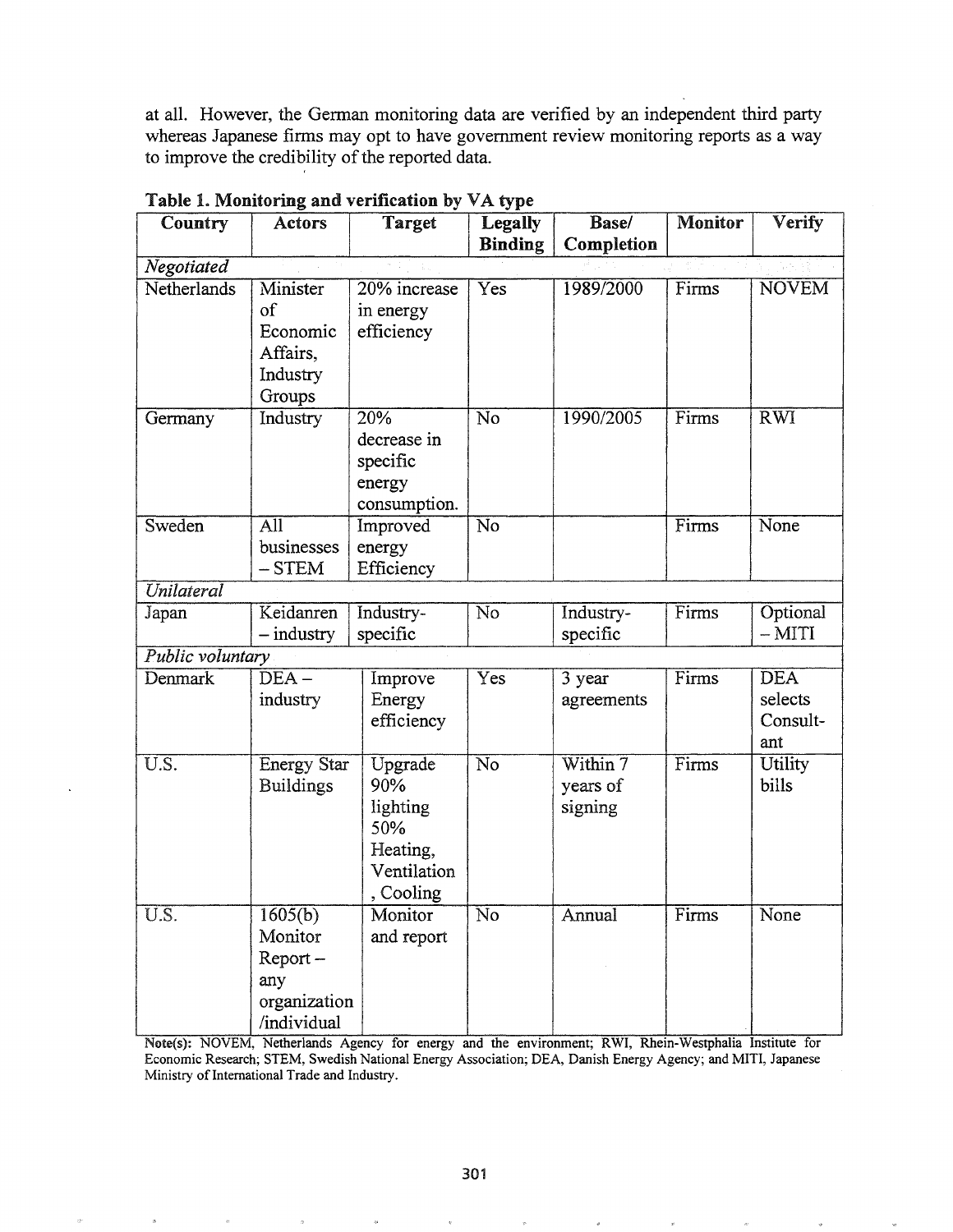## Negotiated agreements Netherlands: Binding - Avoid Regulation

The Dutch have entered into long-term agreements (LTAs) with industry since 1992 to improve energy efficiency beyond existing trends without resorting to new regulations. In contrast to the other VAs in our sample, LTAs are the principal policy instrument to improve energy efficiency in the Netherlands. As such, the agreements are formal and represent contracts under Dutch civil law (Nuijen 1998). In the National Environmental Policy Plan (NEPP, NEPP+) the Dutch government aims to stabilize the energy supply in the year 2000 to 1989 levels. After the year 2000, the national goal is to achieve energy efficiency improvements of 2% per year. LTAs with industry aim to improve energy efficiency by 20% over 1989 levels by the year 2000. As of 1996, LTAs covered 26 industries and involved approximately 100 firms, representing 90% of the Netherlands' primary energy consumption (Chidiak 1998). Dutch- LTAs set quantified energy conservation targets for industrial sectors and detail long-range plans as to how the entire sector will meet the overall reduction goal. Under the Dutch system, a firm that participates in an LTA agrees to prepare and implement energy conservation plans and monitor and report energy consumption data. Failure on behalf of the firm to provide the government with either can result in termination of the LTA. Data reported include information on key parameters affecting energy use (e.g. building occupancy time); . energy efficiency measures installed; and planned installation of energy efficiency measures.

## Monitoring and Verification

To monitor energy data, Dutch firms primarily rely on meters. However, when they buy their own raw energy (for example coal or oil) the data are obtained from administrative purchases (Nuijen 1999). Based on these data, firms are required to annually report energy efficiency in tenns of an Energy Efficiency Index (EEl). EEl is a physical indicator that represents the ratio of energy used in the year in question and the energy use that would have resulted had the same production occurred with the level of energy efficiency in the reference year (1989). All companies calculate an EEl using the same basic formula. However, the way in which the reference value is calculated can vary, depending on the type of process considered. When multiple processes are involved, they are calculated separately in company reports, which are treated by NOVEM as confidential. Monitoring costs are borne roughly equally between industry and government.

The basis for verification at the company level is the energy savings plan that guides every participant's efforts. As long as reports remain in accordance with the plan, NOVEM makes no detailed checks on reported figures. NOVEM does not verify the' data on a company basis. The agency simply screens the data to identify discontinuities. To verify sectoral data, NOVEM checks figures against data compiled by the National Bureau of Statistics (Nuijen 1999). Due to the potentially proprietary nature of process data reported at the company level, NOVEM does not release company reports to the public but publishes reports in which data are aggregated at the branch leveL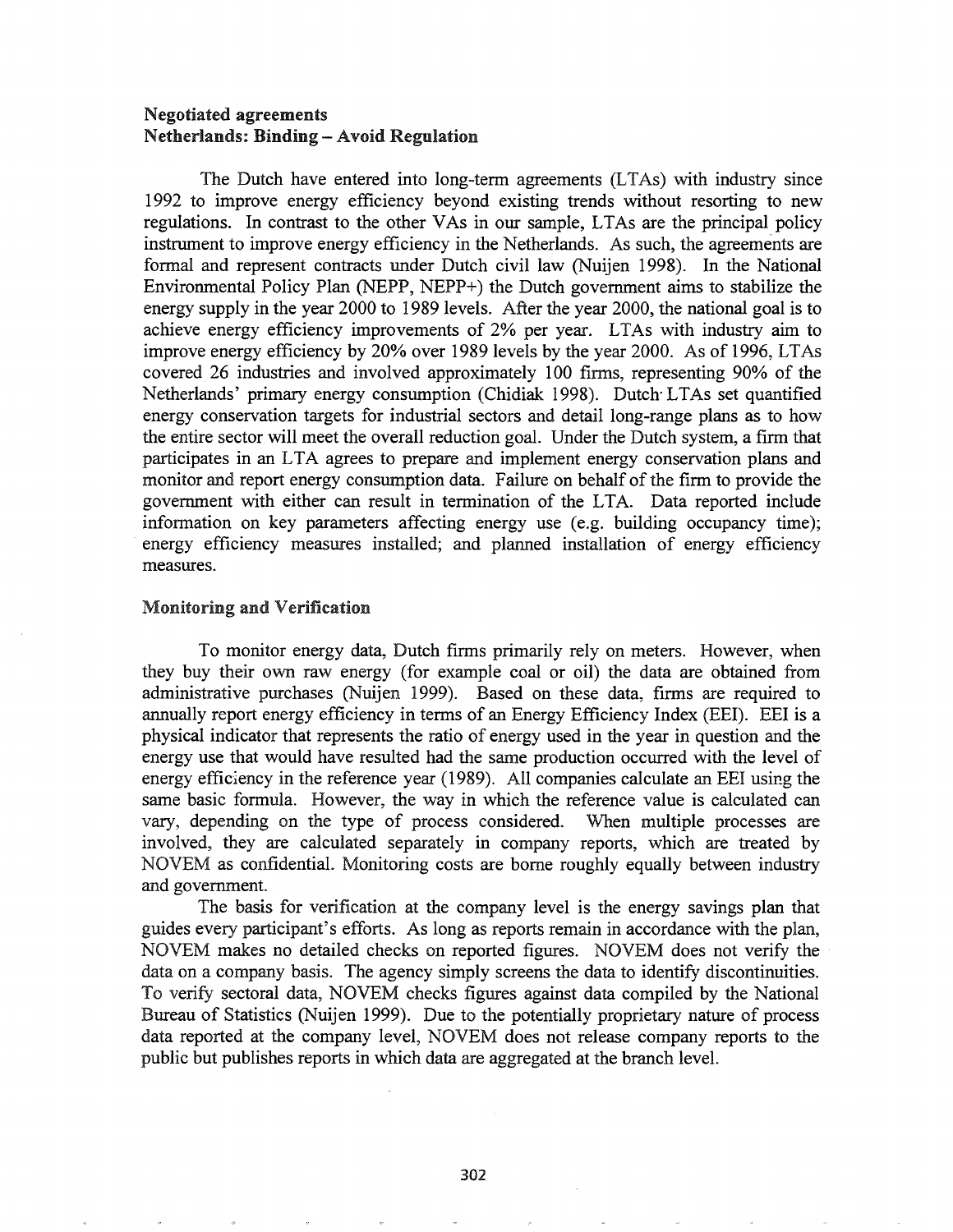#### Germany: Non-binding - Alternative to Legislation

Unlike the Dutch approach, which represents a formal, legally binding arrangement between firms and government, the federal German declaration on climate change is set unilaterally by industry. Under the Declaration of the German Industry for Climate Protection (Federation of German Industries (BDI) 1996), 14 industrial trade associations unilaterally pledged to reduce the specific energy consumption of member companies by 20% by the year 2005, with a base year of 1990. Specific reduction goals are set individually by industry sector. While unilateral, the agreement was developed in close consultation with government, thus observers categorize it as a negotiated agreement (OECD 1998). In essence, the government agrees not to pursue regulations as long as industries agree to pursue self-defined energy consumption goals that are in accordance with the 20% pledge. Ifthe industrial associations fail to meet the targets agreed upon in the VAs, however, the government has threatened to impose regulations/taxes.

#### Monitoring and Verification

The declaration identified industry-specific reduction goals to be evaluated by industrial trade associations. The declaration also called for the establishment of a transparent and verifiable monitoring process and set a 1997 deadline for the publication of the first progress report (Eichhammer and Jochem 1998). The monitoring concept in the 1996 declaration contains forms for participants to report on total consumption of fossil fuels by fuel type (e.g. hard coal, lignite, coke, and natural gas) and net consumption of third-party energy. The concept calls for firms to provide data for the base year, the previous year, and the reporting year (BDI 1996). An independent third party, Rhein-Westphalia Institute for Economic Research (RWI) was appointed to conduct annual monitoring. RWI published the results of its first monitoring effort in 1997 (Hillebrand et al. 1997). The RWI report shows some industries met or were close to meeting targets as early as 1994 or 1995 - before the 1996 declaration.

RWI and others, however, have faulted the data provided by industrial sectors as incomplete and lacking in transparency (RWI 1997; Kristof and Ramesohl 1997). It is not known, for example, how many individual firms actually report on consumption to their respective industries. Among industries, there is wide variation in the stringency of monitoring. For example, some industries conduct no firm level monitoring. Others gather the majority of sector data from individual firms, such as the cement industry, in which all but one company in the sector reports. Moreover, whereas some companies in industry use federal statistics to estimate consumption, others like cement companies most likely use meters to collect real data (Ramesohl 1999).

While data to monitor progress under the declaration are uneven, they are supported by statistics collected on production and fuel consumption by the German government. In contrast to the monitoring and reporting requirements of the declaration, firms are legally obligated to report annually to the German government (Ramesohl 1999). Thus, the official statistics serve as a basis for monitoring and also as a countercheck to monitoring data collected by RWI. In some cases, RWI is able to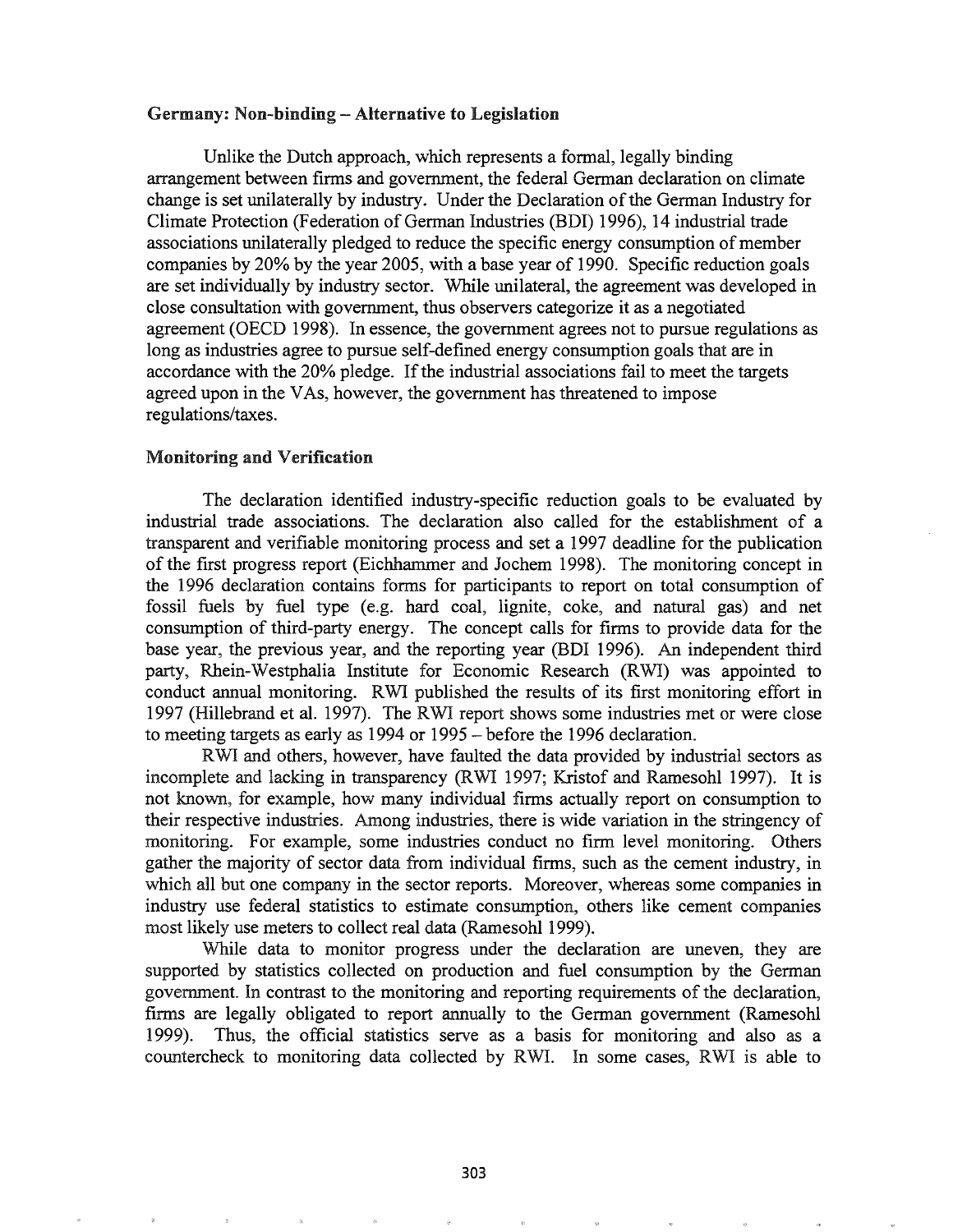identify significant errors between branch reports under the declaration and the official statistics.

In addition to incomplete coverage and monitoring, the monitoring scheme has been criticized for its failure to take into account structural changes in German industry ushered in between 1990 and 1996 by the transformation of the East German industrial economy (Eichhammer and Jochem 1998). It has been demonstrated that structural changes have contributed in the past to more than 25% of the overall decrease of manufacturing energy intensities in Germany. Eichammer and Jochem conclude that the high rates of target achievement - mostly completed before the agreements were concluded - suggest that the reduction targets be substantially tightened in the near future.

## Sweden: Non-binding - Improve Energy Efficiency

Among negotiated VAs in our sample, the monitoring and verification requirements of the Swedish Eko Energy program are the least formal. The program's only monitoring and verification requirement is that participants report to authorities on planned or implemented measures (Helby 1999). Implemented in 1994, the Swedish voluntary program aims to decrease  $C_0$  emissions by improving industrial energy efficiency. Administered by the Swedish National Energy Association (STEM), participation in the Eko Energy program is open to all energy-using business firms.

Most of the program's 24 industrial participants are manufacturing industries, including a few major corporations and several smaller firms. Agreements can be concluded with a plant or with a firm. Participation is formalized by a 235-word boilerplate agreement that is non-binding, not subject to negotiation or to sanction. The only consequence of a firm's failure to implement actions is loss of goodwilL Participants agree to submit to an independent energy audit and commit to a series of measures to improve energy efficiency.

STEM collects company data and provides feedback on production, energy consumption, material flow and the degree to which company performance corresponds with international management practice standards such as ISO 14000.<sup>1</sup> STEM also provides participants with benchmarking data. Benchmarking is not a requirement but is sometimes used voluntarily by companies/plants in their reporting, particularly if the firm is engaged in an industry-specific network that engages in information exchange (Helby 1999). STEM encourages participants to issue a public report on targets and progress (Chidiak 1998). STEM does not require specific frequency or units of reporting (Kagstrom and Helby 1998).

## Unilateral Approaches Keidanren Voluntary Action Plan on the Environment: Non-binding

1997, Japan's Federation of Economic Organizations (Keidanren) pledged to restrict greenhouse gas emissions. Keidanren is composed of 37 industry associations that

 $<sup>1</sup>$  ISO 14000 is a set of generic standards being developed by the International Organization for</sup> Standardization (ISO) which provides any company, regardless of size or type, with a structure for managing environmental impacts.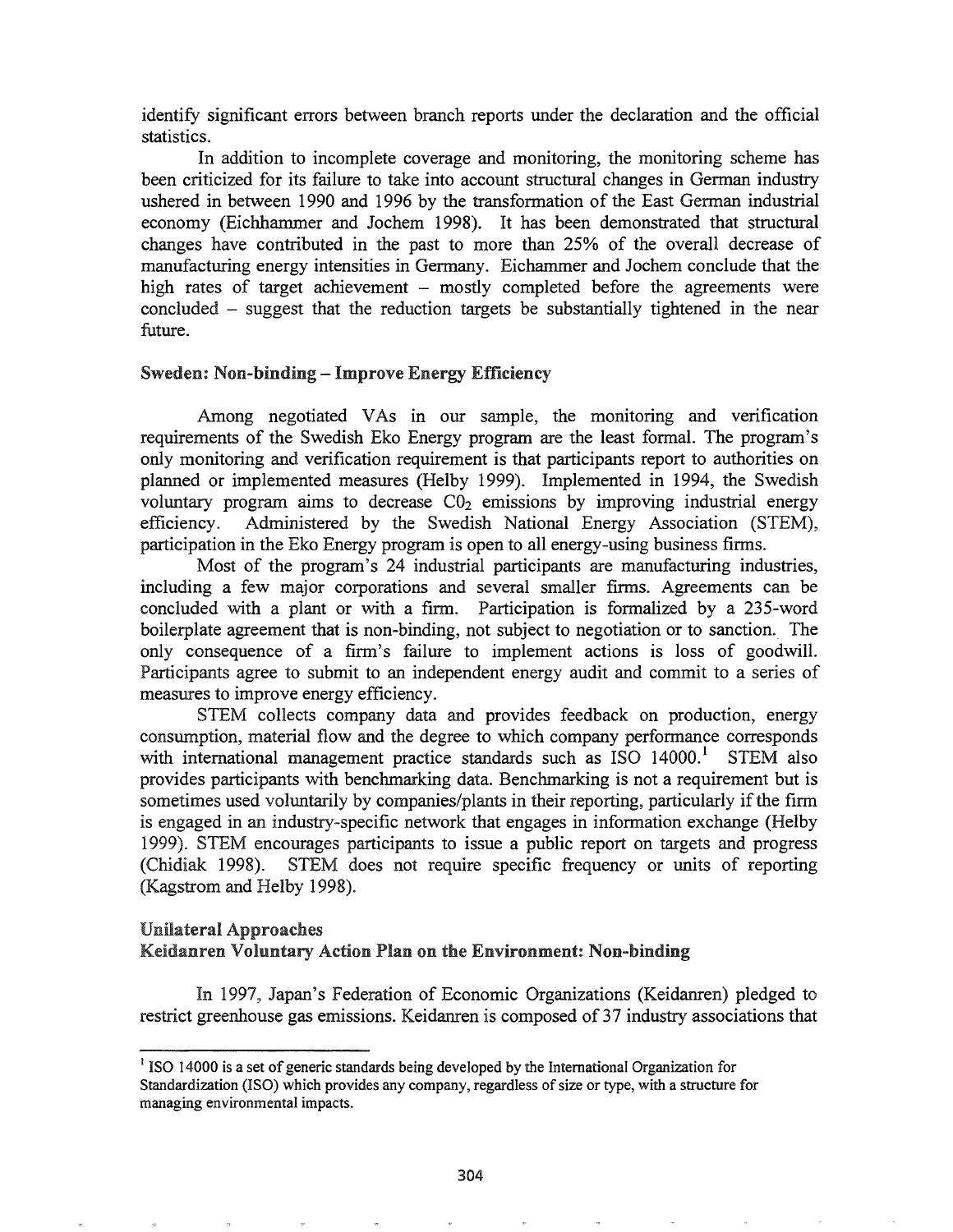represent 1,011 Japanese corporations. Keidanren mostly is comprised of large companies, accounting for between 80-90 percent of total Japanese industrial energy consumption. The Keidanren Voluntary Action Plan targets a wide range of industries including construction, foreign trade, and non-life insurance, among others. Each industry establishes its own goals, some of which are quantitative. For example, steel seeks to reduce energy consumption in production 10% by 2010 (Shoichiro 1997). Agreements are non-binding with no explicit penalty for failure to achieve stated targets save for loss of goodwill. Although the plans have no legal basis, the Japanese Ministry of International Trade and Industry (MITI) may provide administrative guidance by requiring industries to report on implementation progress (Imura 1998).

Industry-wide plans are based on group decisions with involvement from trade associations (e.g. Japan Iron and Steel Federation). Many industries have placed their primary emphasis on improving the efficiency of energy use. Energy efficiency measures include the formulation of innovations related to operations control, including energy conservation in offices; capital and manufacturing equipment upgrades; and technological research.

## Monitoring and Verification

Progress is self-monitored by individual firms and reported annually to their respective trade associations. It is unclear what methods and metrics individual companies use to measure energy consumption. While the data required under the Keidanren agreement are not specified, the wording of the individual agreements implies that physical production, energy consumption, and carbon dioxide emissions are to be inventoried. Trade associations aggregate company data and transmit these data to Keidanren. Keidanren reports total energy consumed or the specific energy consumption per unit of production for the industry sector (Imura 1998). Keidanren uses the data to review efficiency plan implementation and results, as well as to report on progress to the public. Industrial trade associations and corporations often supplement Keidanren's public reports with their own environmental reports. Information in supplementary corporate and trade association reports include general policy statements, while detailed technical data explain program achievements (ibid).

While progress is self-monitored, some industries opt to have MITI's Industrial Structure Committee review reports on energy conservation and  $\text{C}_2$  emissions (Imura 1998). As a rule, public or non-governmental organization scrutiny of business activity is discouraged by Japanese industry. One consequence is that: "it is difficult to determine whether the voluntary plans simply ratify existing technologies or foreseeable achievements that would have occurred anyway in a "business as usual" scenario (Imura 1998 p. 17)." Lack of transparency is a central critique levied by Japanese nongovernmental organizations against the Keidanren voluntary plans.

## Public Voluntary Approaches Denmark: Binding -- Avoid Taxation

In 1995, the Danish government imposed a 'green tax' on energy consumption and production of  $CO<sub>2</sub>$  and sulfur dioxide (SO<sub>2</sub>). The Danish government, through the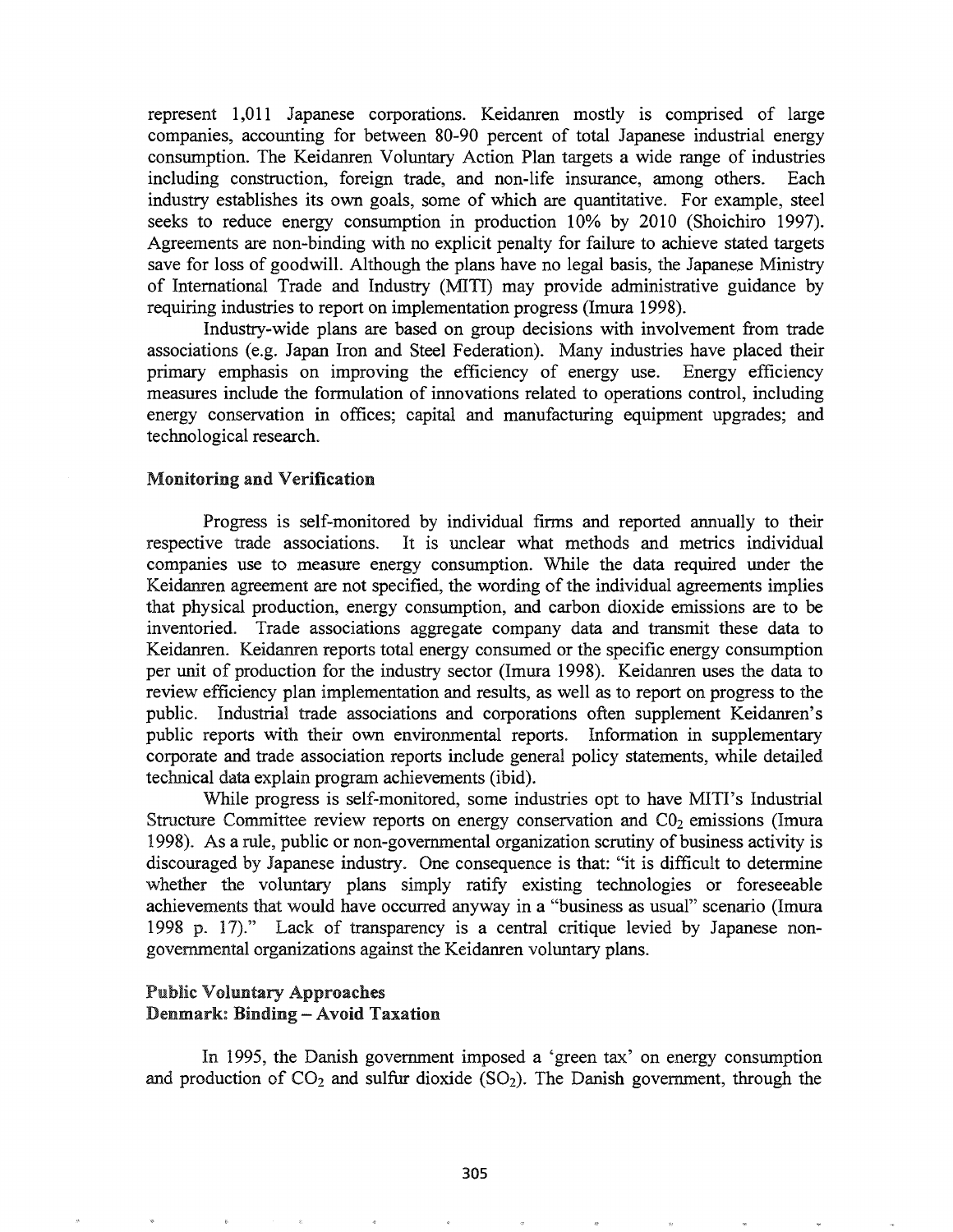Energy Agency (DEA), has entered into a number of binding agreements with industry to offset the taxes. Once an agreement is reached, the company is eligible for reduced taxes. The company must report annually on the progress of the agreement, whether the VAspecified energy efficiency measures are being performed. If the agreement is not respected, authorities are entitled to demand payment of the rebate. Thus, the sanction for failure to achieve the target is a loss of the tax offset.

In contrast to several of the previously discussed negotiated agreements, the Danish agreements emphasize management goals rather than reduction targets. The firm commits only to undertake one or more energy efficiency projects, not to reduce actual emissions. The basis of the agreement is the energy audit, which is carried out or endorsed by a certified energy consultant. The audit identifies the energy efficiency and energy saving measures to be undertaken. When the energy audit identifies no profitable energy savings, companies are considered energy efficient and are not required to make additional investments in energy efficiency to obtain a reduced tax rate (Johannsen and Togeby 1998).

#### Monitoring and Verification

The monitoring requirements of the Danish system have been characterized as. among the most comprehensive employed by voluntary approaches (Johannsen and Togeby 1998). DEA requires companies to submit annual progress reports. The reports describe the results of investigations to identify profitable energy efficiency projects and the level of investment in projects that have been carried out. Companies also report on energy efficiency educational efforts; development of energy accounting systems; and the implementation of procedures for energy efficiency investments (Johannsen 1999). If companies fail to carry out the projects identified in the agreements, the agreements can be renegotiated, or forfeiture of rebate required. The reports are not published by DEA for public consumption. However, companies typically are not reluctant to provide the reports to those who request them (Johannsen 1999).

During the initiative's first year of implementation, approved consultants and DEA officials judged whether the data contained in audit reports were satisfactory. However, in 1997 DEA made verification of audit reports an obligatory requirement for all companies (Johannsen and Togeby 1998). The company chooses both the auditing consultant and a verification agent from a DEA-approved list. The verification agent then chooses a technical expert, typically a consultant who specializes in the industrial processes of the company in question, from a list of DEA-approved experts.

Companies are required to pay for the cost of verification. However, they can apply to the government to obtain a subsidy up to 50% of the verification cost. While companies have complained of the verification requirements, Johannsen and Togeby (1998) report that it serves as an effective check on the quality of audits. In 1997, the DEA placed eight consultants on probation for unsatisfactory audits that could eventually result in suspension of their right to perform audits if future work is of low quality.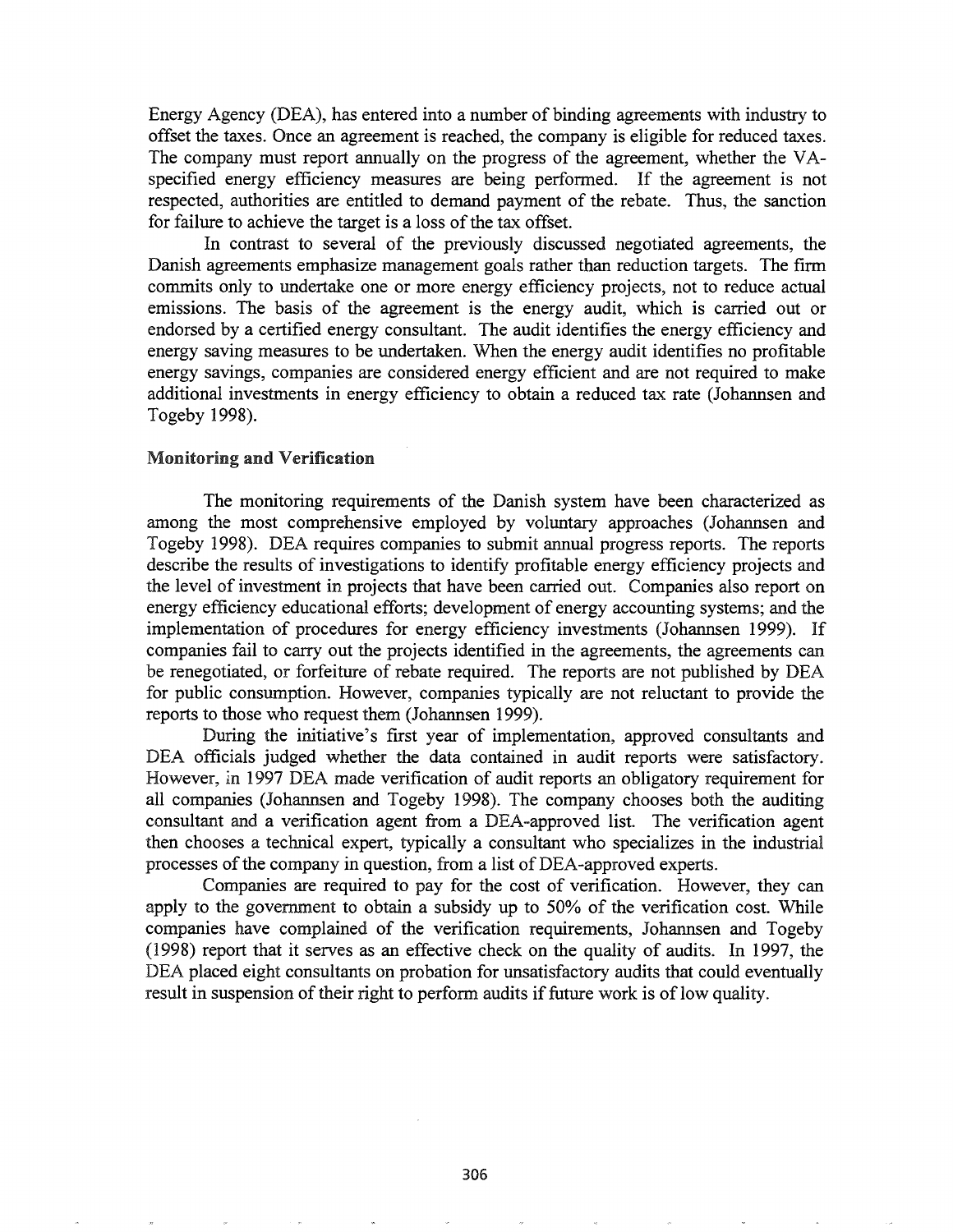## Energy Star Buildings/Green Lights: Non-binding - Technology Adoption

Some public voluntary programs are designed to reduce greenhouse gases by encouraging industry to adopt energy efficient technologies. The U.S. Environmental Protection Agency's (U.S. EPA) Energy Star Buildings/Green Lights Program recruits partners to invest in energy efficient building technologies where profitable. By installing energy-efficient lighting, ventilation, and heating and cooling technologies in existing buildings, companies can reduce total energy bills. Green Lights, a program in which firms install energy-efficient lighting, is the first stage of the program. EPA expects partners to complete the program upgrades in 7 years. In exchange EPA provides technical assistance and public recognition. The only sanction for non-participation is loss of goodwill and/or public recognition.

#### Monitoring and Verification

Under the Energy Star program, progress is recorded by facility per meter. EPA encourages partners to sub-meter individual buildings (e.g. universities have one meter for an entire building). However, the agency recognizes that installing individual meters is expensive and sub-metering is not a program requirement. To calculate savings, EPA asks partners for three years of actual billing data and then the agency calculates a baseline average.

The accuracy associated with the monitoring method is high. However, it is possible that the reports may understate savings because the data are not normalized for factors that affect energy use. For example, the agency does not ask participants to report on factors that affect energy use such as plug load per building. Therefore, if a building owner or occupants adds more computers and printers, the plug load goes up and the bills increase and the energy savings are underestimated. There are no third-party verification requirements for the Energy Star/Green Lights programs.

#### Voluntary Reporting of Greenhouse Gases Program: Monitoring and reporting

The "Voluntary Reporting of Greenhouse Gases Program" is an anomaly among cases in our sample in that it is not a voluntary program but merely a reporting system. The program is designed to record voluntary emissions reductions and energy saving selfreported by industry, organizations, and individuals. Created under Section 1605(b) of the Energy Policy Act of 1992 (EPACT), the registry currently has 155 participants. Commonly known as "1605(b)," the reporting system allows participants to document both complex and simple emissions reporting at the corporate and project level. Most data are recorded at the project level. Projects range from fuel-switching, end-use energy efficiency improvements to carbon sink improvements. Thus, participants use an array of monitoring methods to measure or estimate savings and/or emissions reduction.

The 1605(b) form allows firms to use historic or estimated baselines to calculate  $CO<sub>2</sub>$  reductions. In most cases, participants estimate what reductions would have been in the absence of voluntary actions. Thus, it is impossible to state with certainty whether emissions declines were the result of deliberate actions or other factors such as declining output. Though program managers review claims submitted to 1605(b) for arithmetic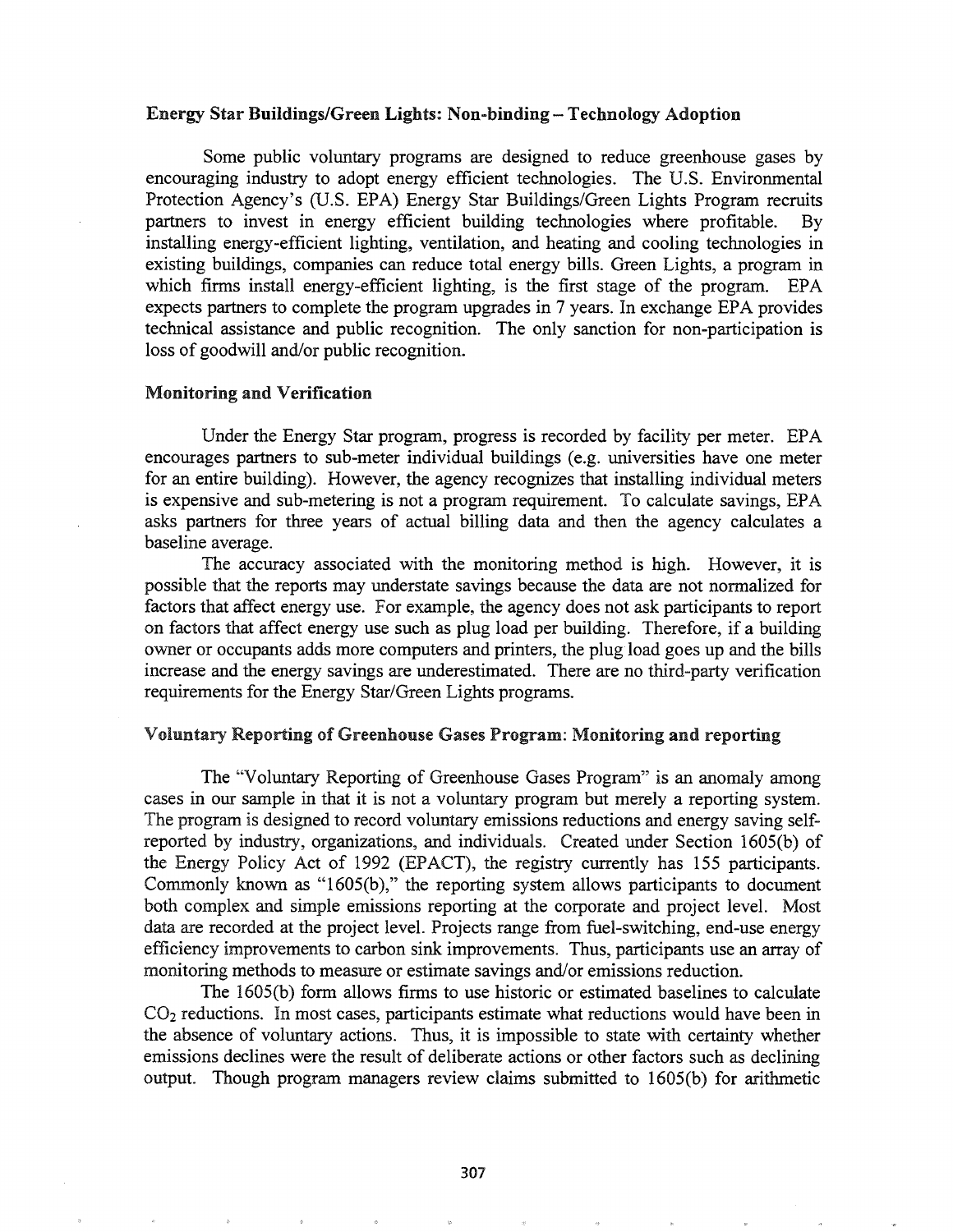accuracy, there is no verification of supporting documentation or determination that the emissions reductions actually occurred (U.S. GAO 1998).

## Reporting Mechanisms, Level, and Burden

The preceding sections illustrate how reporting mechanisms are heterogeneous with respect to what information firms report and in how firms monitor progress. Some VAs call for finns to report exact physical amounts of pollutant emissions while other approaches simply ask companies to provide an overview of progress on energy efficiency projects. For example, Dutch firms may use metering to collect data to develop an energy efficiency index, while U.S. firms supply fuel use billing data and estimates of kilowatt hour savings under Energy Star Buildings/Green Lights. Most reporting schemes are at the company or industry level. One exception is 1605(b), which records data at the project, plant, and company level. For all the VAs in our sample, the firm monitors and reports data.

In three cases, the data are subject to third-party verification. In the Dutch, German, and Danish cases, the government (NOVEM) or a third party (RWI, consultants) respectively, yerify data and determine whether participants are making appropriate progress. With the exception of Denmark, administering agencies typically do not verify progress at the company level but simply inspect company reports for irregularities. Under Keidanren, some industries opt to have MITI verify data. As the German case demonstrates, verification may do little to improve data accuracy and may merely increase the administrative burden of the monitoring and verification process when the underlying monitoring methods and industrial coverage are incomplete.

In most cases, the implementing agency or trade association merely collects the data, or reviews overall project progress, as opposed to actually verifying the data. Because few voluntary long-term agreements with industry impose sanction for noncompliance or inaccurate reporting, the government/trade association partners to agreements focus more on providing assistance than policing industry participants. Most public agencies are more concerned with disseminating technical information and making sure that firms file reports than verifying the accuracy of the data contained in the reports.

Among the cases in our sample, it is likely that the monitoring requirements for the Energy Star, 1605(b), and Eko-Energy programs are among the least time and resource-intensive for both firms and administering agencies. The Dutch and Danish schemes appear to impose the greatest burden in terms of monitoring and verification. However, firms under the Danish scheme are able to obtain from the government a subsidy to offset up to 50% of verification costs. The administrative burden in Denmark is borne equally between the firm and the public agency.

## Confidentiality and Reporting Burden:

As the aforementioned cases make clear, confidentiality is an issue usually when process level data are involved. In most cases, sensitive data are reported to the public by industry associations or government agencies in aggregate form. In theory, third party verification can serve to address company confidentiality concerns. However, none of the verification schemes in our cases explicitly serve this function.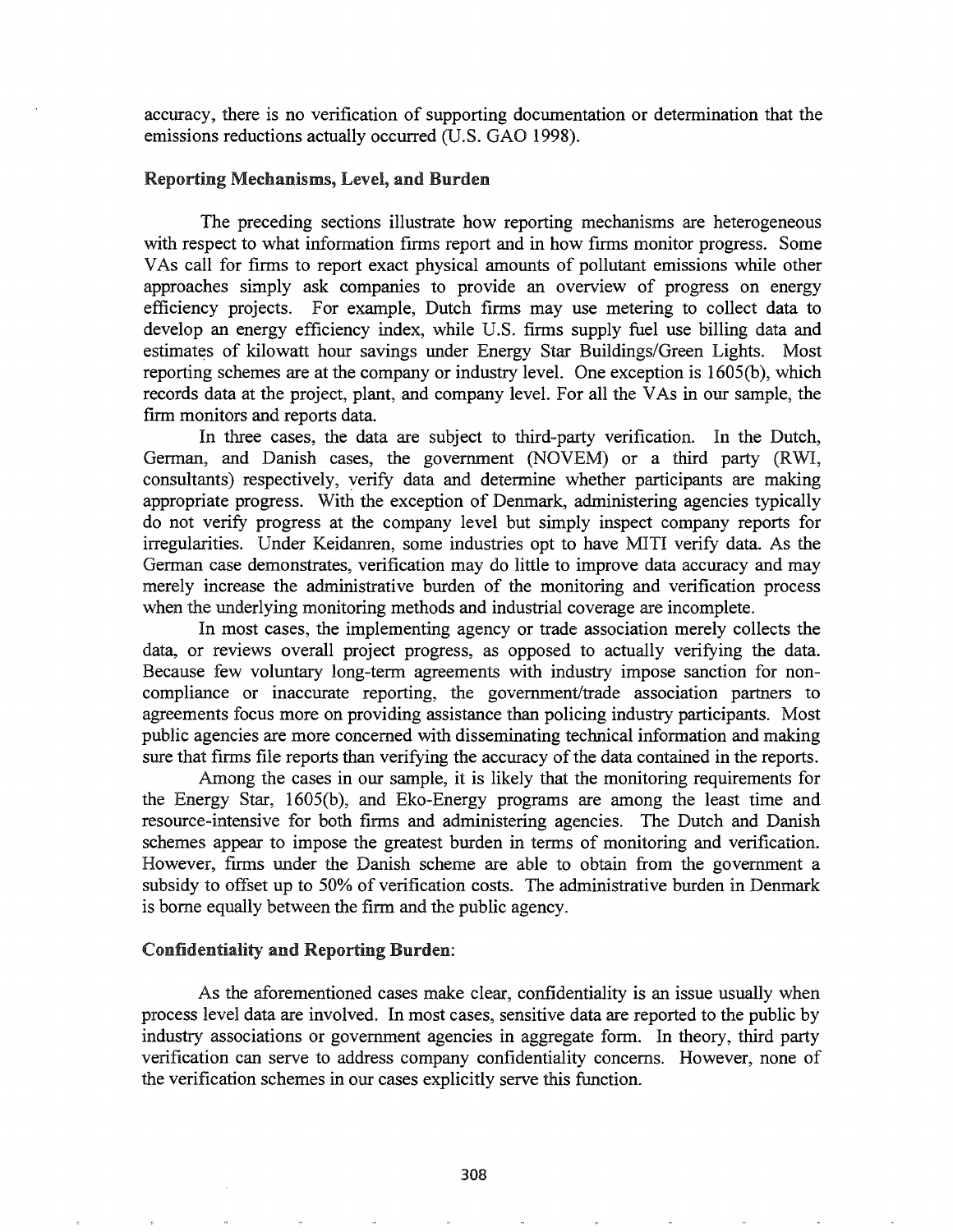### Summary of Key Factors

Small sample size and limited data availability preclude our making definitive conclusions about what factors determine successful monitoring and verification. Nonetheless, the preliminary monitoring and verification data presented in the aforementioned case studies suggest that information requirements primarily are a function of VA scope and objective. Monitoring and verification requirements appear proportional to the degree to which VAs serve as a central instrument for energy efficiency, as the cases of the Netherlands and Denmark illustrate.

Perhaps not coincidentally, the degree of accuracy and amount of information required for monitoring and verification are greatest for VAs that are legally binding (Denmark and the Netherlands). The type of target appears less important than the level of political commitment to target achievement. For example, whereas targets in the Netherlands are quantitative, the objective in Denmark simply is to improve energy efficiency. If public agency involvement is used as a proxy to measure the political priority of achieving real energy efficiency and  $CO<sub>2</sub>$  reductions – as opposed to enhancing industry's public image – then the German and Japanese cases would underscore our working hypothesis. Perhaps not coincidentally, both VAs have the least rigorous and transparent monitoring and verification systems. Moreover, the German case shows that verification is only as sound as the underlying data that are reported. The German data are partial, incomplete, and compiled with monitoring methods that range from metering to estimates derived from government statistics.

By our reasoning, then, it is likely that monitoring and reporting of voluntary approaches under the two U.S. approaches are adequate to meet the policy objectives of current voluntary programs to reduce greenhouse gas emissions. It also is likely that additional information would need to be collected from companies under a system designed to promote even greater greenhouse gas reductions.. For example, assuming that reporters use current baseline estimation methods, it is unlikely that the data reported under the 1605(b) program are sufficient to measure progress under a scheme that would, for example, award emissions trading credits to companies that make early reductions in greenhouse gases (U.S.. GAO 1998). It follows that monitoring and administrative burden also is a function of the policy objective.

Thus, a successful voluntary agreement system would possess the following characteristics:

- @ Clear policy objectives, with clear targets, whether qualitative or quantitative.
- ® Information requirements that are commensurate with policy objectives.
- Monitoring requirements commensurate with policy objectives.
- @ Verification that is consistent with public policy goals, but only when underlying monitoring data are sound..

### References

[BDI] Federation of German Industries. 1996. Updated and Extended Declaration by